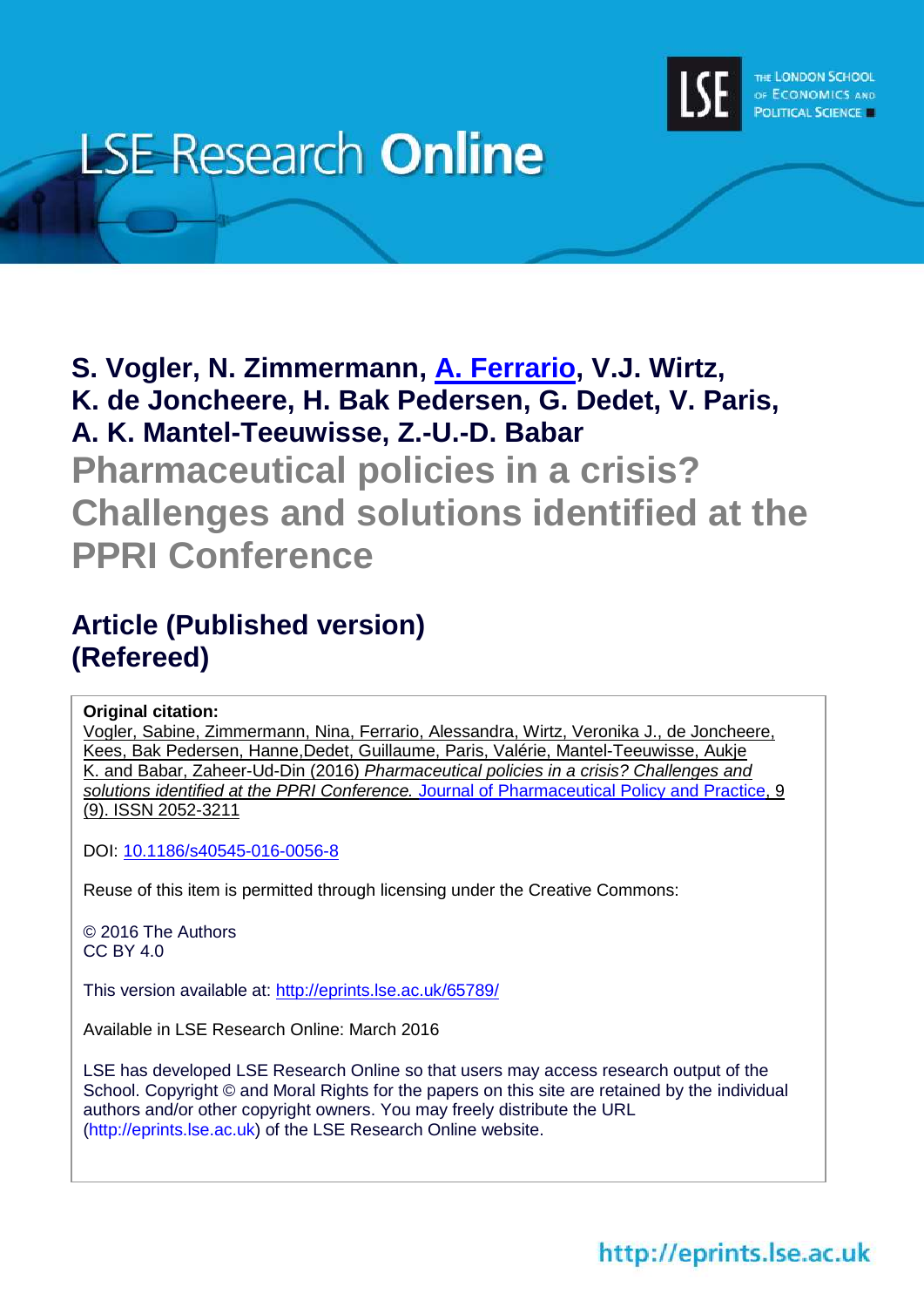# EDITORIAL AND INTERNATIONAL CONTRACT CONTRACT CONTRACT CONTRACT CONTRACT CONTRACT CONTRACT CONTRACT CONTRACT CO

# Pharmaceutical policies in a crisis? Challenges and solutions identified at the PPRI Conference

Sabine Vogler<sup>1\*</sup>, Nina Zimmermann<sup>1</sup>, Alessandra Ferrario<sup>2</sup>, Veronika J. Wirtz<sup>3</sup>, Kees de Joncheere<sup>4</sup> , Hanne Bak Pedersen<sup>5</sup>, Guillaume Dedet<sup>5</sup>, Valérie Paris<sup>6</sup>, Aukje K. Mantel-Teeuwisse<sup>7</sup>, Zaheer-Ud-Din Babar<sup>8</sup> and on behalf of the Scientific Programme Committee of the 2015 PPRI Conference

## Abstract

In October 2015, the third international Pharmaceutical Pricing and Reimbursement Information (PPRI) Conference was held in Vienna to foster discussion on challenges in pricing and reimbursement policies for medicines. The research presented highlighted that commonly used pharmaceutical pricing and reimbursement policies are not sufficiently effective to address current challenges. Conference participants called for fundamental reforms to ensure access to medicines, particularly to new and potentially more effective and/or safe medicines, while safeguarding the financial sustainability of health systems and working towards universal health coverage.

Keywords: Pricing, Reimbursement, Medicine prices, High-cost medicines, Biosimilars, Europe, Challenges, Debate, Cooperation

The Vienna WHO Collaborating Centre for Pharmaceutical Pricing and Reimbursement held its third international Pharmaceutical Pricing and Reimbursement Information (PPRI) Conference in Vienna on 12 and 13 October 2015, coinciding with the tenth anniversary of PPRI, a network of competent authorities for pharmaceutical pricing and reimbursement from 46 countries [[1\]](#page-4-0).

The conference aimed to present the latest pharmaceutical policy analyses and to foster discussion on challenges in pricing and reimbursement policies.

The Conference had a special focus on challenges beyond the financial crisis as some countries had been hit hard by the global financial crisis, and many more have been struggling to ensure access to medicines for their population. In addition to funding cuts due to the recession, public health care systems have been struggling with the entry of a number of new high-priced medicines in the past years. The conference addressed this topic through presentations and debates in plenary as well as in

<sup>1</sup>WHO Collaborating Centre for Pharmaceutical Pricing and Reimbursement Policies, Health Economics Department, Gesundheit Österreich GmbH (Austrian Public Health Institute), Vienna 1010, Austria Full list of author information is available at the end of the article

the three parallel sessions. The latter related to 'Challenges and Opportunities for Pricing and Reimbursement Policies' [\[2](#page-4-0)], 'Policies beyond the Crisis: Lessons Learned' [[3](#page-4-0)], and 'Policy Cooperation and Interface Issues' [[4\]](#page-4-0).

Around 260 people from 56 countries attended the conference. Sixty conference delegates contributed to the event as speakers, panellists or facilitators. Highlevel representatives of the World Health Organization (WHO), competent authorities and associations as well as outstanding researchers gave key-note speeches and made interventions during debates. Abstracts submitted by researchers had been evaluated and ranked by the Scientific Programme Committee. Authors of high-ranking abstracts were invited for oral or poster presentation. Kim Pauwels (KU Leuven, Belgium) received the Young Researcher Award; Susanne Spillane (National Centre for Pharmacoeconomics, Ireland) and Jaana Martikainen (Social Insurance Institution, Finland) were awarded for the best oral presentation and the best poster, respectively.

### High-priced medicines

From the very beginning of the PPRI Conference, which started with the key-note speech of Suzanne Hill, Senior Adviser at the Essential Medicines and Health Products



© 2016 Vogler et al. Open Access This article is distributed under the terms of the Creative Commons Attribution 4.0 International License [\(http://creativecommons.org/licenses/by/4.0/](http://creativecommons.org/licenses/by/4.0/)), which permits unrestricted use, distribution, and reproduction in any medium, provided you give appropriate credit to the original author(s) and the source, provide a link to the Creative Commons license, and indicate if changes were made. The Creative Commons Public Domain Dedication waiver [\(http://creativecommons.org/publicdomain/zero/1.0/](http://creativecommons.org/publicdomain/zero/1.0/)) applies to the data made available in this article, unless otherwise stated.

<sup>\*</sup> Correspondence: [sabine.vogler@goeg.at](mailto:sabine.vogler@goeg.at) <sup>1</sup>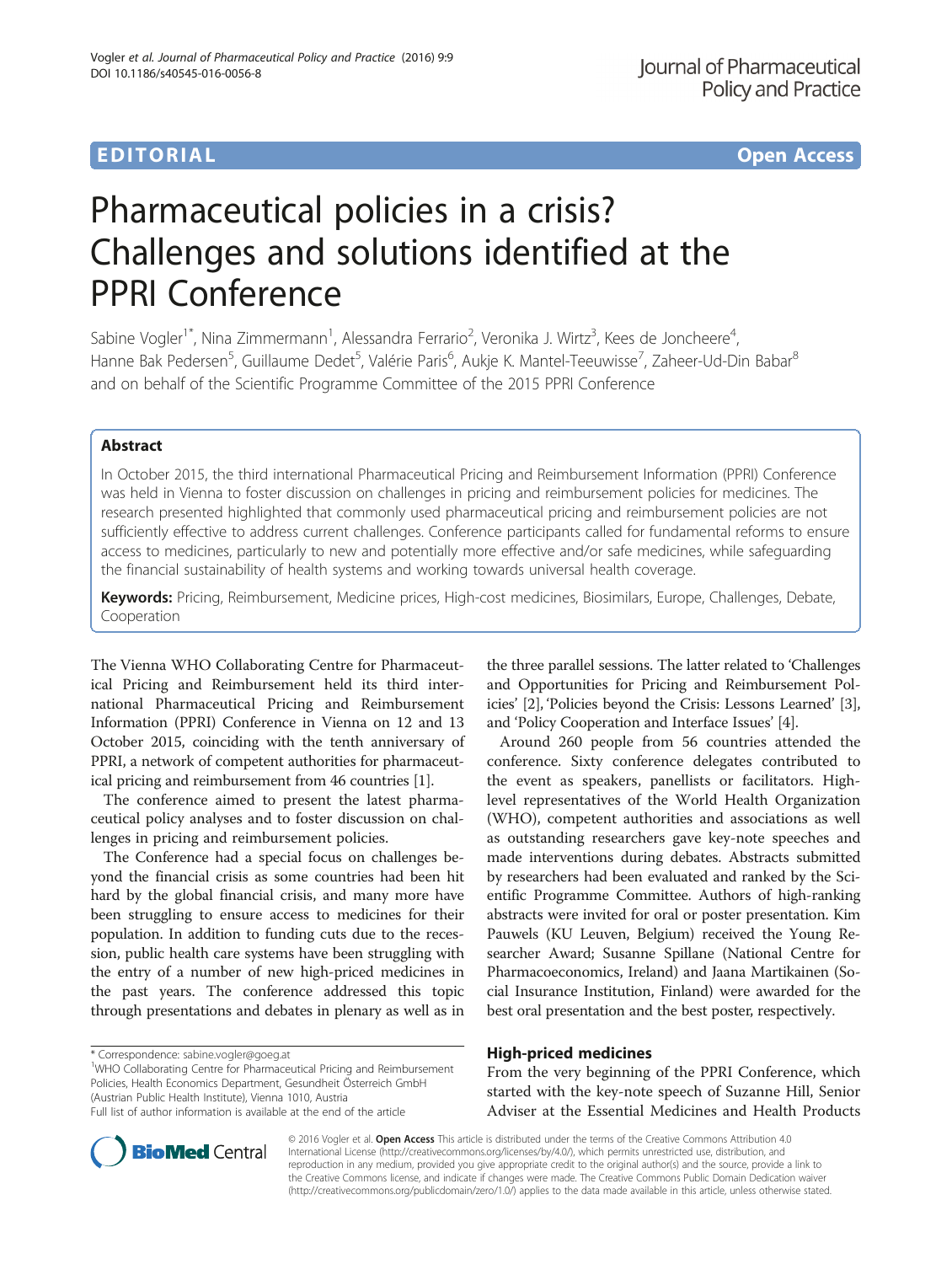Department of WHO and a stakeholder roundtable (representatives from the payers, regulatory authorities, industry and consumers), conference participants pointed to the urgent need for pharmaceutical policy reforms. While reforms would need to respond to the impact of financial austerity, more importantly, they should address existing inefficiencies in health and pharmaceutical systems. The need for reform is becoming all the more urgent due to affordability and opportunity costs issues. These are driven by several factors including the very high prices of some new medicines - such as treatments for hepatitis C, cancer and rare conditions - the upcoming marketing of high-priced medicines currently under development, demographic and epidemiological changes, and the wide disparities in available resources across and within countries. It was acknowledged that a reimbursement decision related to one single medicine could impose a high financial burden for the whole health care system and could eventually limit or crowd out other effective medicines, technologies or health ressources.

Medicines with high budget impact have also challenged the role of economic evaluations, as Florent Dromzée of the French Ministry of Health explained in his case study on sofosbuvir. The assessment of sofosbuvir highlighted the limitations of the cost-effectiveness analysis and the importance of distinguishing efficiency and affordability. Five new direct acting oral antiretroviral medicines have recently come on the market transforming the treatment of chronic hepatitis C, and sixteen new oncology medicines were added to the WHO Essential Medicines List (EML) during the 2015 review [\[5\]](#page-4-0). These are very effective medicines but unaffordable for many countries, as explained Nicola Magrini, Essential Medicines List Secretary at WHO. Including such medicines in the list is seen as a first step towards increasing access for patients together with comprehensive essential medicines policies [[6\]](#page-4-0). Their listing on the WHO EML is envisaged to send a strong message that these medicines need to become affordable. Some tools to achieve this are already available – differential pricing, generic competition, and joint and/or strategic procurement–, but their implementation remains often limited and/or not targeted to where need is greatest.

#### Barriers to access

Limited access to medicines is no longer solely an issue for low- and middle-income countries. In the stakeholder roundtable, Tim Reed of Health Action International quoted a World Health Assembly delegate commenting on the challenges of affordability and availability of medicines at the global level by extending a 'Welcome to our world of scarcity!' to high-income countries. Several conference abstracts identified variations and limitations not

only related to affordability but also in the availability of medicines in different countries and regions [\[7](#page-4-0)–[9\]](#page-4-0).

In addition to limited accessibility of high-priced medicines, an increasing number of countries, particularly low- and middle-income countries, face problems of availability of some 'old' off-patent medicines with low prices, that are no longer produced and marketed, as Suzanne Hill stressed in her key-note talk. These products are essential medicines that had been marketed for a long time but whose prices appear to not be viable or not interesting enough for industry to continue production.

#### Limitations of external price referencing

While conference participants were aware of the multiple causes of availability problems related to medicines, it was acknowledged that current pricing policies are likely to be an important contributor to this problem. This is in particular true for the policy of external price referencing (EPR), i.e. the practice of using the price(s) of a medicine in one or several countries in order to derive a benchmark or reference price for the purposes of setting or negotiating the price of the product in a given country [[10\]](#page-4-0). Use of external price referencing incentivises manufacturers to first launch a medicine in countries with high prices and to delay market entry or not launch at all in lower-income countries in order not to reduce the benchmark reference price. This issue was addressed in several discussions at the PPRI Conference.

The limitation of using list prices when conducting EPR instead of actual discounted prices was also highlighted during the Conference. Payers are aware that with this policy they are likely to over-pay. Threats by industry that price transparency will prevent them from continuing to offer discounts to individual countries does not incentivise many countries to share data although the case of hepatitis C seems to have started triggering a change in attitude. Several conference delegates, in particular consumers and patients, called for more transparency about which elements go into the final medicine prices, and for a disclosure of discounts. Peter Schneider of the Austrian Public Health Institute illustrated, in an exploratory case study, how the results of a European price comparison would change, when the published discounted prices in Germany were used instead of list prices (9).

In many European countries external price referencing remains a key pricing policy for new medicines, as the country presentations and posters demonstrated [[11\]](#page-4-0).

#### Are managed-entry agreements the answer?

A survey among competent authorities in Europe, undertaken in the framework of a technical review of WHO Europe on access to new medicines [[12\]](#page-4-0), confirmed, in principle, the use of 'traditional' policies for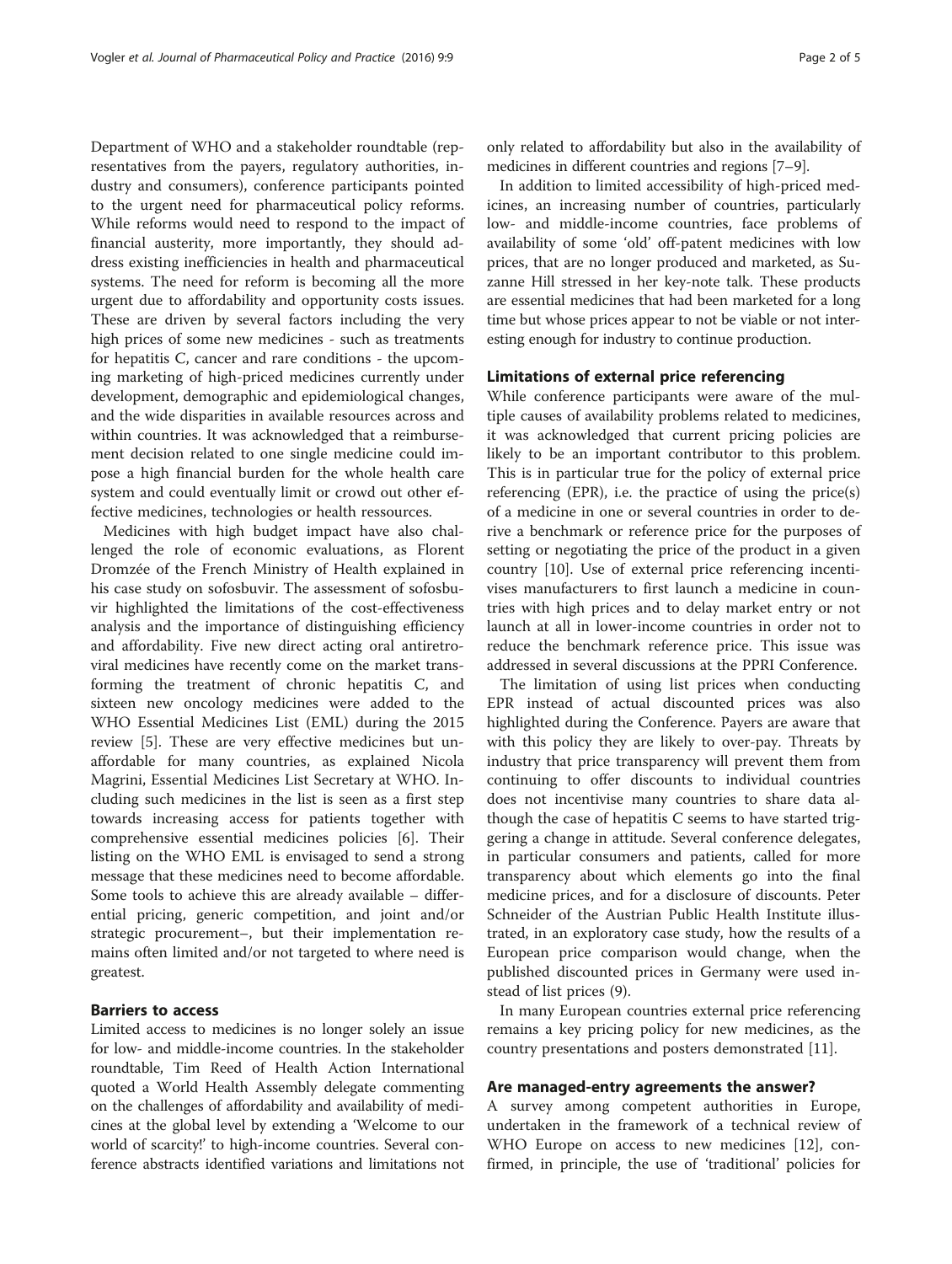new medicines. However, pharmaco-economic evaluations and health technology assessments (HTA) as well as managed-entry agreements (MEAs) play an increasing role for new high-priced medicines [\[13](#page-4-0)].

Suggestions were made on how to make better use of HTA and pharmaco-economic evaluations in the decision-making process: Aris Angelis (London School of Economics, UK) proposed the application of multidecision criteria analysis methods in reimbursement decisions [[14, 15](#page-4-0)]. Based on the example of national assessments for sofosbuvir analysed in the framework of the EUNetHTA project, Wim Goettsch (National Health Care Institute, the Netherlands) urged for improved cooperation on HTA in Europe. Seven months after sofosbuvir received market authorisation, the assessment of the effectiveness had not yet started in 11 countries (thereof five European countries where no application for reimbursement had been submitted), it was ongoing in nine and it was completed in eight. Wim Goettsch concluded that marketing authorization holders appeared to set the pace of HTA assessments. This reduced the possibilities for payers to participate in voluntary joint price negotiations [\[16](#page-4-0)].

Managed-entry agreements were proposed as a possible solution, at least short-term, to grant access to new medicines that seemed to be providing therapeutic benefits for patients. But their limitations were clearly addressed by several conference participants. For example, Suzanne Hill from WHO reminded payers that opting for MEAs may mean implicitly accepting high (list) prices. In her presentation on high-cost cancer medicines in Australia, Agnes Vitry (University of South Australia) called for more transparency related to confidential MEAs [[17](#page-5-0)]. In the stakeholder roundtable, Richard Bergström of the European Federation of Pharmaceutical Industries and Associations (EFPIA) expressed the industry's preference for MEAs. He is convinced that confidential discounts, such as those connected to MEAs, would remain in future. However, he challenged payers for not yielding better negotiation results: 'Despite being monopsonists, you are not good purchasers.' The different perspectives with regard to MEAs were also described in a qualitative research performed by Kim Pauwels (KU Leuven, Belgium). Her study showed the advantages and disadvantages of MEAs as perceived by different stakeholders in Belgium and suggested a lack of trust of payers in pharmaceutical companies and vice versa [\[18](#page-5-0)].

#### Be prepared!

The watchword of the PPRI conference was: 'Be prepared!' Conference delegates stressed the relevance of horizon scanning exercises, i.e. identification and early assessments of new and emerging technologies in healthcare to support decision-making, and of the authorities' cooperation with pharmaceutical industry to obtain information on new medicines under development. There was agreement that horizon scanning is not an easy task since this requires a body of data that might not be easily accessible. Industry noted that, for the time being, it appears to be misaligned with other activities undertaken by policy-makers. Anna Nachtnebel (Ludwig Boltzmann Institute for Health Technology Assessment, Austria) reported on the strengths and weaknesses of early awareness and alert systems in the area of oncology medicines to inform authorities about medicines technologies that may have a significant impact on the health care system [[19](#page-5-0)].

#### Generic and biosimilar competition

Although a major part of the discussion was focused on new, high-priced medicines, generics and biosimilar medicines were also addressed as a possible part of the solution in managing pharmaceutical expenditure and improving access to medicines in European countries and globally. While generics are expected to drive medicine prices down, it was stressed how important the design of policy measures is in order to reap the benefits of generics competition. Examples from Belgium and Finland were presented where the reference price systems (internal price referencing based on generics) did not prove to be as successful as expected due to their policy design [\[20, 21\]](#page-5-0).

In his key-note speech, Arnold Vulto (Erasmus University Medical Center Rotterdam, the Netherlands) showed the potential of biosimilar medicines in lowering prices, but he had some warnings: the uptake of biosimilar medicines might be slower than that of generics and will rely on the creation of trust and confidence among all the stakeholders involved such as prescribers, pharmacists, patients. In addition, while the cost per treatment day would likely go down, the overall public expenditure could grow due to increased access.

#### Conclusions

The PPRI Conference concluded that, in order to address the outlined challenges, it is important to use a mix of policies to address the numerous and complex issues affecting access to on-patent and off-patent medicines. In line with the WHO Review on Access to New Medicines in Europe [[12\]](#page-4-0) it was suggested that - in addition to common and new approaches in pricing and reimbursement (peri-launch activities) - policy-makers should consider applying the full spectrum of policy options, including pre-launch activities that provide a forward-looking perspective on new medicines in development and post-launch activities that address responsible and sustainable use of medicines.

Moreover, a broader review beyond pricing and reimbursement policies is needed that includes the current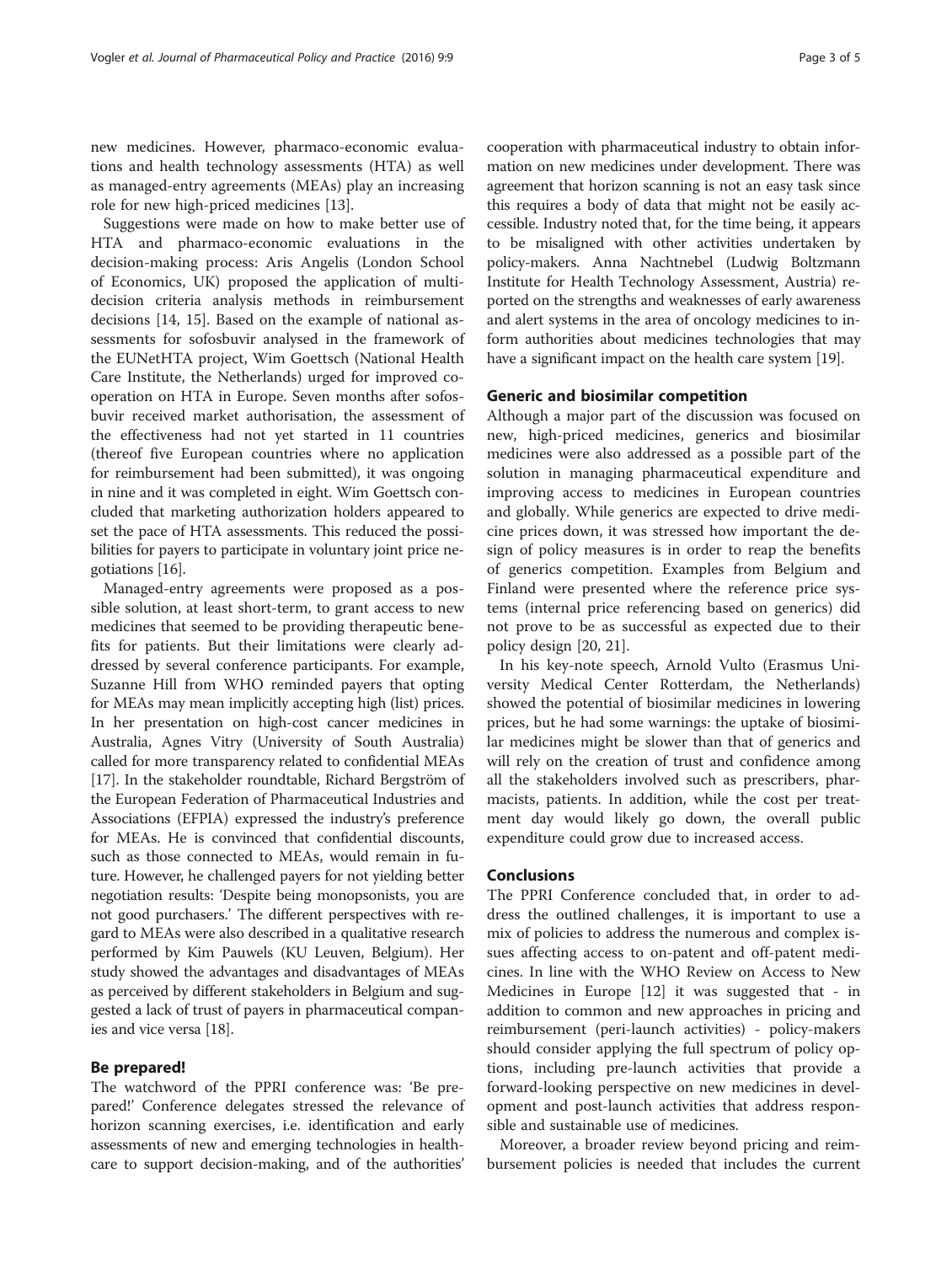<span id="page-4-0"></span>patent system and considers new models that aim to delink a medicine price from the return on investment into research and development [[22, 23](#page-5-0)]. Several conference presenters and participants called for more transparency related to the costs of R&D.

Any discussion on new strategies requires dialogue with all relevant stakeholders. The role of patients and citizens was stressed during the PPRI conference whose closing commentary entitled 'Patients have the last word?' was given by Nicola Bedlington of the European Patients Forum. She explained that patients can understand and are willing to accept priority setting by policymakers if the decisions were appropriately justified and communicated.

The PPRI Conference identified areas of particular relevance for collaborative approaches among policymakers and stakeholders. Cooperation related to HTA and horizon scanning should continue and be extended. Furthermore, participants recommended joining forces on strategic procurement and on measures beyond pricing policies.

#### Further information

All materials of the conference (presentations, abstract poster book, country poster book) are freely available for download at the PPRI Conference website: [http://whocc.](http://whocc.goeg.at/Conference2015/Programme) [goeg.at/Conference2015/Programme.](http://whocc.goeg.at/Conference2015/Programme)

The accepted abstracts were, together with editorials and commentaries, published in the PPRI Conference Supplement: [http://www.joppp.org/supplements/8/S1/all.](http://www.joppp.org/supplements/8/S1/all)

#### Competing interests

The authors declare that they have no competing interests.

#### Authors' contributions

SV, supported by AF und VW, wrote a first draft of the report. A revised version was shared with all co-authors who provided comments on this and updated revised versions.

#### Acknowledgements

This article was written by members of the Scientific Programme Committee of the 2015 PPRI Conference. We are grateful for the support of all members of this Committee in the preparation, performance and follow-up activities of the PPRI Conference. The Scientific Programme Committee consisted of: Zaheer-Ud-Din Babar, Head of Pharmacy Practice at the School of Pharmacy at the University of Auckland; Hanne Bak Pedersen, Programme Manager for Health Technologies and Pharmaceuticals at the World Health Organization, Regional Office for Europe; Kees de Joncheere, Director of Essential Medicines and Health Products Department at the World Health Organization; Alessandra Ferrario, Research Officer at the London School of Economics; Panos Kanavos, Reader in International Health Policy in the Social Policy Department and Director of the Medical Technology Research Group at LSE Health London School of Economics; Aukje Mantel-Teeuwisse, Managing Director of the WHO Collaborating Centre for Pharmaceutical Policy and Regulation at Utrecht University; Valérie Paris, Senior Health Policy Analyst at OECD, Veronika Wirtz, Associate Professor for Global Health at Boston University; Sabine Vogler, Head of the WHO Collaborating Centre for Pharmaceutical Pricing and Reimbursement Policies at the Austrian Public Health Institute, Lena Lepuschütz and Nina Zimmermann, health economists in the WHO Collaborating Centre for Pharmaceutical Pricing and Reimbursement Policies at the Austrian Public Health Institute.

#### Funding

No funding was provided for writing this paper.

#### Author details

<sup>1</sup>WHO Collaborating Centre for Pharmaceutical Pricing and Reimbursement Policies, Health Economics Department, Gesundheit Österreich GmbH (Austrian Public Health Institute), Vienna 1010, Austria. <sup>2</sup>LSE Health and Department of Social Policy, London School of Economics and Political Science, London WC2A 2AE, UK. <sup>3</sup>Department of Global Health, Boston University School of Public Health, Boston, MA 02118, USA. <sup>4</sup>Essential Medicines and Health Products Department (EMP), World Health Organization (WHO), 1211 Geneva 27, Switzerland. <sup>5</sup>World Health Organization (WHO) Regional Office for Europe, Copenhagen 2100, Denmark. <sup>6</sup> Health Division, Organisation for Economic Co-operation and Development (OECD), Paris 75116, France. <sup>7</sup>WHO Collaborating Centre for Pharmaceutical Policy and Regulation, Utrecht Institute for Pharmaceutical Sciences (UIPS), Utrecht University, Utrecht 3508 TB, The Netherlands. <sup>8</sup>School of Pharmacy, Faculty of Medical and Health Sciences, University of Auckland, Private Mail Bag 92019, Auckland, New Zealand.

#### Received: 11 February 2016 Accepted: 19 February 2016 Published online: 15 March 2016

#### References

- 1. Vogler S, Zimmermann N, De Joncheere K. The Pharmaceutical Pricing and Reimbursement Information (PPRI) network - a decade of exchange of information and policy research? J Pharm Policy Pract. 2015;8 Suppl 1, E4.
- 2. Vogler S, Zimmermann N, Ferrario A, Wirtz VJ. Pharmaceutical Pricing and Reimbursement Policies: Challenges Beyond the Financial Crisis. J Pharm Policy Pract. 2015;8(1), E1.
- 3. Vogler S, Zimmermann N, Wirtz V, Babar Z-U-D. Policies beyond the crisis: lesson learned. J Pharm Policy Pract. 2015;8 Suppl 1, E2.
- 4. Vogler S, Zimmermann N, Wirtz V, Babar Z-U-D. Policy cooperation and interface issues. J Pharm Policy Pract. 2015;8 Suppl 1, E3.
- 5. World Health Organization. The selection and use of essential medicines. Report of the WHO Expert Committee, 2015 (including the 19th WHO Model List of Essential Medicines and the 5th WHO Model List of Essential Medicines for Children. WHO Technical Report Series. Geneva 2015. [http://](http://apps.who.int/iris/bitstream/10665/189763/1/9789241209946_eng.pdf?ua=1) [apps.who.int/iris/bitstream/10665/189763/1/9789241209946\\_eng.pdf?ua=1](http://apps.who.int/iris/bitstream/10665/189763/1/9789241209946_eng.pdf?ua=1) (accessed 3 February 2016).
- 6. Gray AL, Wirtz VJ, t Hoen EF, Reich MR, Hogerzeil HV. Essential medicines are still essential. Lancet. 2015;386(10004):1601–3.
- 7. Nguyen T, Qiang S, Wang H, Undela K, Vitry A. Availability and prices of essential medicines for chronic diseases in older people in the Asia Pacific Region. J Pharm Policy Pract. 2015;8 Suppl 1:3.
- 8. Kazaryan I, Vardanyan L. Availability and affordability of medicines for children. J Pharm Policy Pract. 2015;8 Suppl 1:10.
- 9. Bezmelnitsyna L, Meshkov D, Khabriev R. Access of high technology medicines in Russia. J Pharm Policy Pract. 2015;8 Suppl 1:19.
- 10. WHO Collaborating Centre for Pharmaceutical Pricing and Reimbursement Policies. Glossary of pharmaceutical terms. Update 2013. Vienna: 2013.
- 11. WHO Collaborating Centre for Pharmaceutical Pricing and Reimbursement Policies. Country Poster Book. Vienna: 2015. [http://whocc.goeg.at/Downloads/](http://whocc.goeg.at/Downloads/Conference2015/0_Country%20Poster%20Book_v3_online.pdf) [Conference2015/0\\_Country%20Poster%20Book\\_v3\\_online.pdf](http://whocc.goeg.at/Downloads/Conference2015/0_Country%20Poster%20Book_v3_online.pdf) Poster Book\_ v3\_online.pdf.
- 12. WHO Regional Office for Europe. Access to new medicines in Europe: technical review of policy initiatives and opportunities for collaboration and research. Copenhagen: WHO Regional Office. 2015.
- 13. Zimmermann N, Vogler S, Bak PH. Policy options to deal with high-cost medicines - survey with European policy-makers. J Pharm Policy Pract. 2015;8 Suppl 1:8.
- 14. Kanavos P, Angelis A. Using Multiple Criteria Decision Analysis (MCDA) to make coverage decisions: a methodological framework. J Pharm Policy Pract. 2015;8 Suppl 1:O7.
- 15. Angelis A, Kanavos P. Applying Multiple Criteria Decision Analysis (MCDA) in the context of HTA: an experimental case study on metastatic colorectal cancer. J Pharm Policy Pract. 2015;8 Suppl 1:O8.
- 16. Schelleman H, Dupree R, Kristensen F, Goettsch W. Why we should have more collaboration on HTA in Europe: the example of sofosbuvir. J Pharm Policy Pract. 2015;8 Suppl 1:O13.